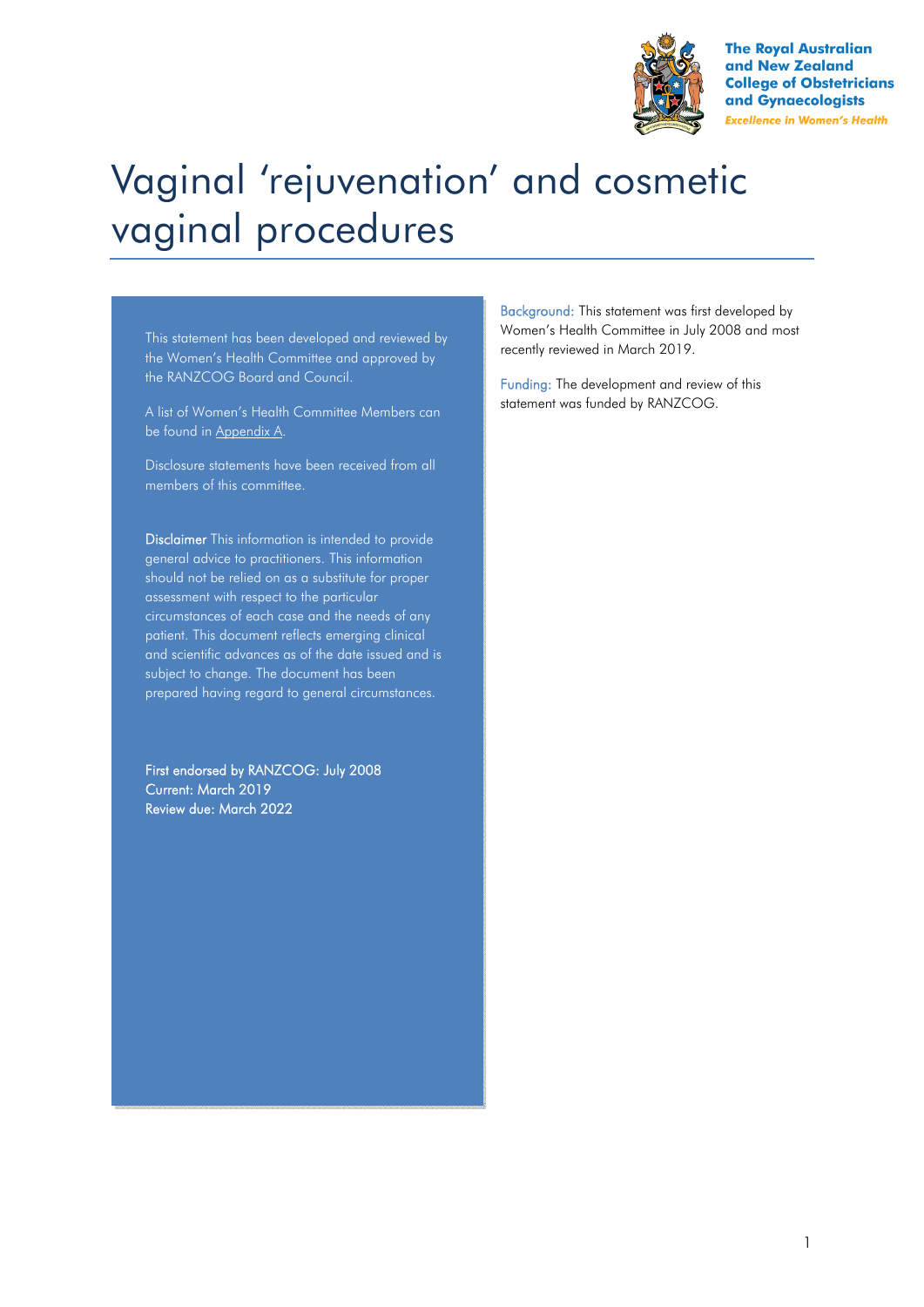Surgical or laser techniques which claim to improve the appearance of the female genital tract such as "vaginal rejuvenation", "revirgination", "designer vaginoplasty", "G spot amplification" and techniques for vaginal atrophy are relatively new, poorly understood and backed by limited clinical evidence.

The American College of Obstetricians and Gynecologists (ACOG) Committee on Gynecologic Practice and the Society of Obstetricians and Gynaecologists of Canada have produced documents discouraging the practice of female genital cosmetic procedures which do not include medically-indicated reconstructions.<sup>1,2</sup> Gynaecological conditions that merit surgery include genital prolapse, reconstructive surgery following female genital mutilation and labioplasties for medical indications. Medical practitioners performing any vaginal surgery should be appropriately trained.

"Vaginal rejuvenation", refers to devices that deliver thermal energy to the vaginal mucosa and are marketed for the treatment of vaginal menopausal symptoms, sexual dysfunction and urinary incontinence. These devices include CO2 and Erbium lasers, and radiofrequency ablation that are not supported with Medicare reimbursement and not approved by the Food and Drug Administration (FDA) in the USA for these indications. In Australia, only the Erbium laser has approval from the Therapeutic Goods Administration (TGA) for the treatment of vaginal atrophy and was approved in 2017 under an "application without audit" review process. Recently, the FDA in America declared that these devices were associated with serious adverse events including vaginal pain, burning, dyspareunia and chronic pain and lack adequate supporting efficacy data<sup>4</sup>. Until the indications for treatment and the safety and efficacy profile of these treatments are established against standard therapies, vaginal laser treatments should be conducted under the guidance and supervision of local ethics committee.

Obstetricians and gynaecologists should have a role in educating women that there is a large number of variations in the appearance of normal female external genitalia and that there are normal physiological changes over time, especially following childbirth and menopause. Patients requesting procedures other than for gynaecological conditions should be assessed thoroughly and the reasons for such a request assessed carefully. Sexual counselling is also recommended for patients requesting surgery that is purported to enhance gratification. The College is particularly concerned that such surgery may exploit vulnerable women. Doctors who perform these procedures should not promote or advertise that these surgeries enhance sexual function.

The College strongly discourages the performance of any surgical or laser procedure that lacks current peer reviewed scientific evidence other than in the context of an appropriately constructed clinical trial.

The College urges caution in accepting financial incentives from manufactures of commercial products including flights and accommodation to attend information sessions. Any sponsorship places medical practitioners at risk of a perceived conflict of interest and may contravene local hospital protocols.

At present, there is no evidence that these procedures are effective, enhance sexual function or improve selfimage. The risks of potential complications such as scarring, adhesions, permanent disfigurement, infection, dyspareunia and altered sexual sensations should be discussed in detail with women seeking such treatments.<sup>3</sup>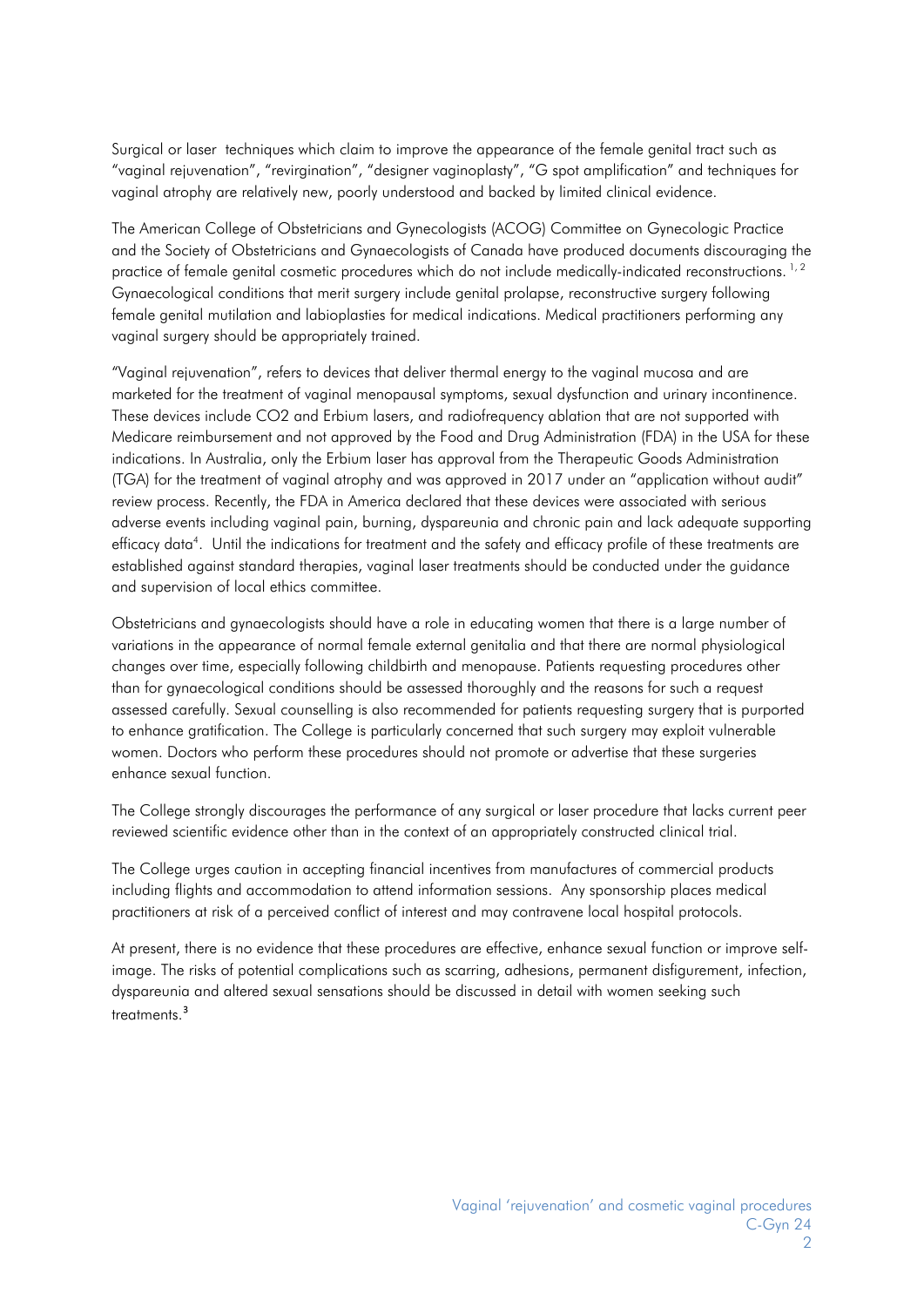### **References**

- 1. Vaginal "rejuvenation" and cosmetic vaginal procedures, ACOG Committee Opinion No. 376. American College of Obstetricians and Gynecologists. Obstet Gynecol 2007; 110: 737-738.
- 2. Shaw D, Lefebvre G, Bouchard C etal. Female genital cosmetic surgery. J Obstet Gynaecol Can. 2013;35:1108-14
- 3. Singh A, Swift S, Khullar V, Digesu A. Laser vaginal rejuvenation: not ready for prime time. Int Urogynecol J. 2015;26:163-164.
- 4. FDA Warns Against Use of Energy-Based Devices to Perform Vaginal 'Rejuvenation' or Vaginal Cosmetic Procedures: FDA Safety Communication 2018 [Available from: https://www.fda.gov/medicaldevices/safety/alertsandnotices/ucm615013.htm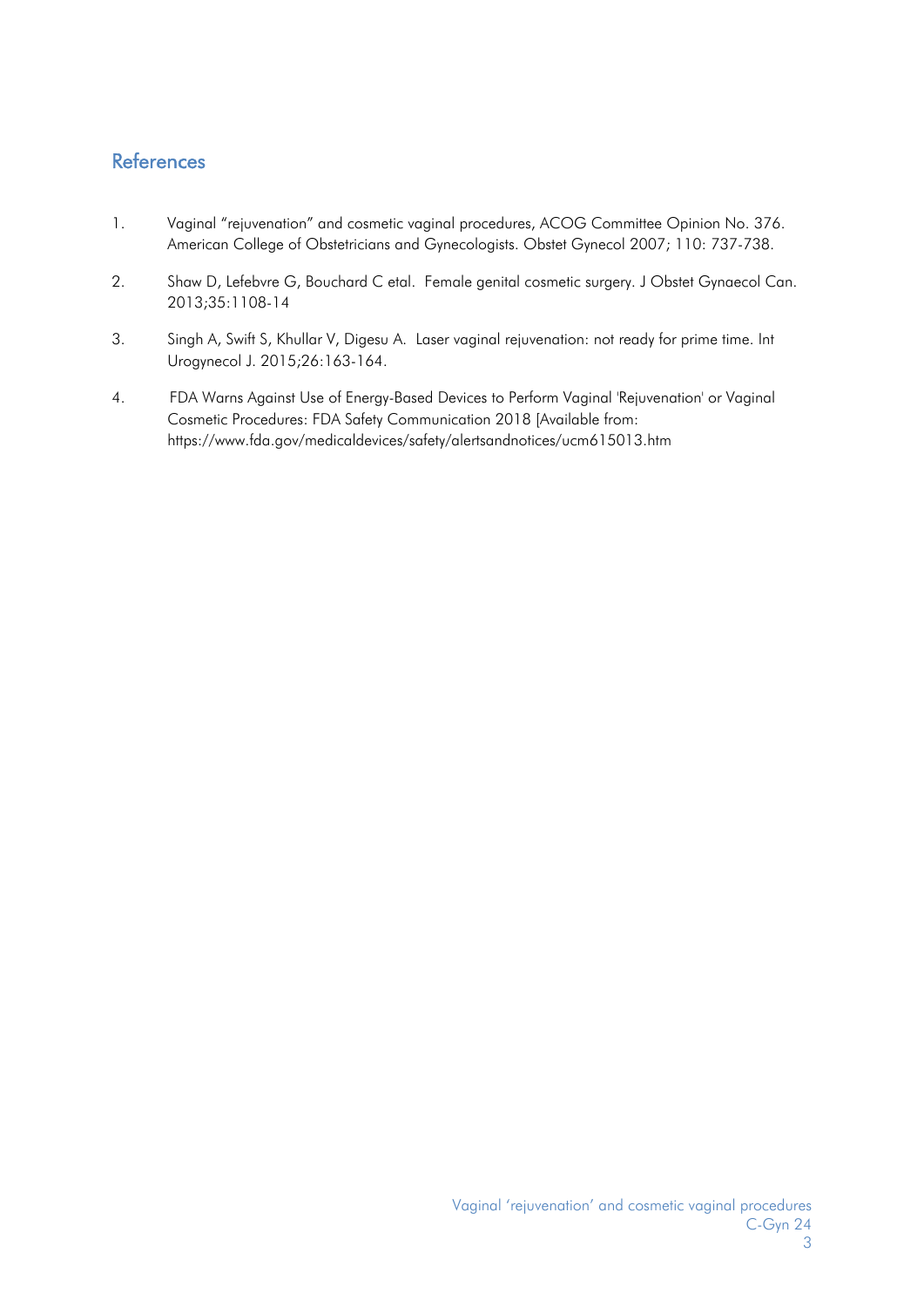## Links to other College statements

Evidence-based Medicine, Obstetrics and Gynaecology (C-Gen 15)

## Patient information

A range of RANZCOG Patient Information Pamphlets can be ordered via:

http://www.ranzcog.edu.au/publication/womens-health-publications/patient-information pamphlets.html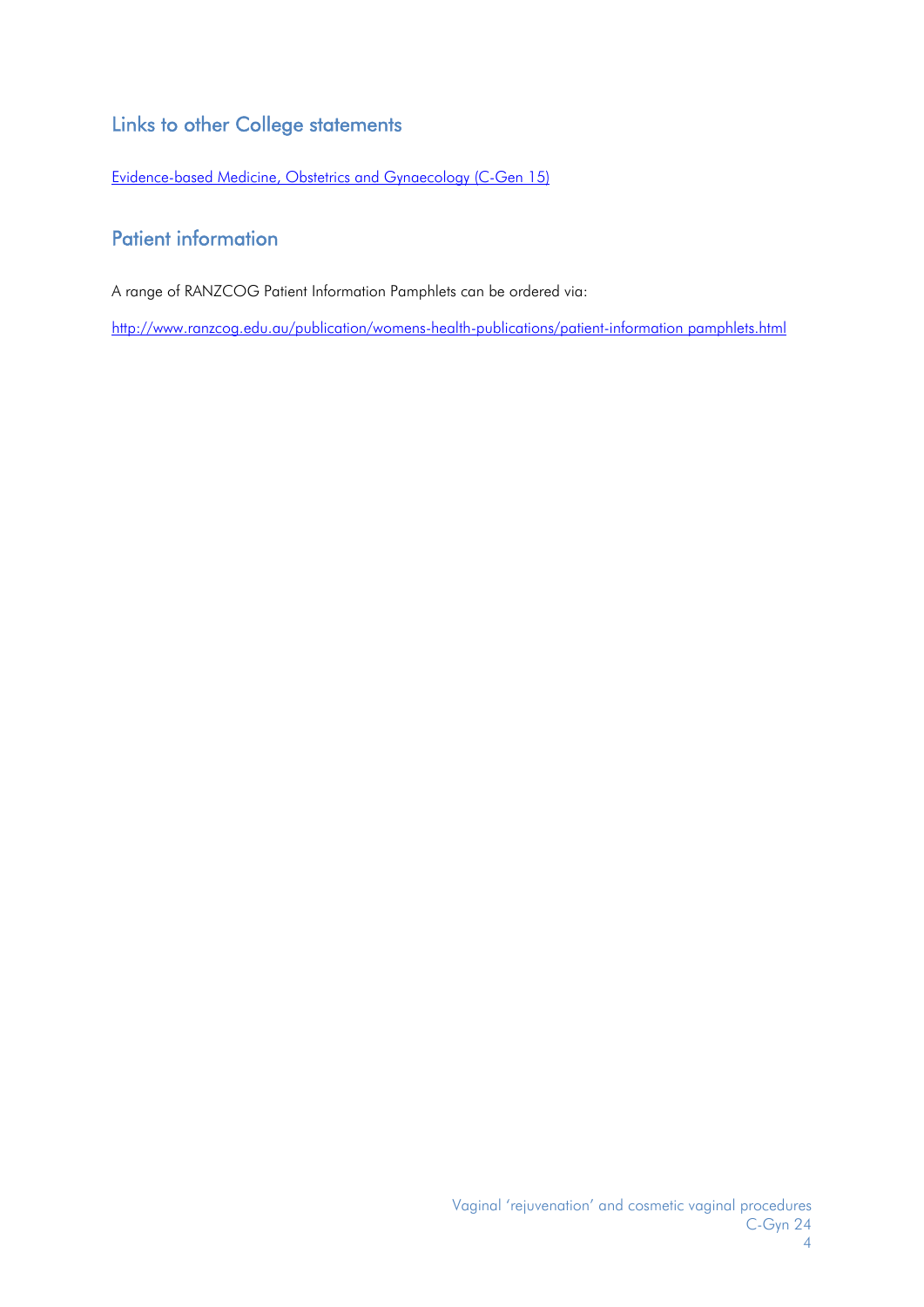## **Appendices**

#### Appendix A Women's Health Committee Membership

| Name                              | <b>Position on Committee</b>    |  |
|-----------------------------------|---------------------------------|--|
| Professor Yee Leung               | <b>Chair and Board Member</b>   |  |
| Dr Gillian Gibson                 | Deputy Chair, Gynaecology       |  |
|                                   | Deputy Chair, Obstetrics and    |  |
| Dr Scott White                    | Subspecialties Representative   |  |
| Associate Professor Ian Pettigrew | Member and EAC Representative   |  |
| Dr Kristy Milward                 | Member and Councillor           |  |
| Dr Will Milford                   | Member and Councillor           |  |
| Dr Frank O'Keeffe                 | Member and Councillor           |  |
| Professor Sue Walker              | Member                          |  |
| Dr Roy Watson                     | Member and Councillor           |  |
| Dr Susan Fleming                  | Member and Councillor           |  |
| Dr Sue Belgrave                   | Member and Councillor           |  |
| Dr Marilyn Clarke                 | <b>ATSI Representative</b>      |  |
| Associate Professor Kirsten Black | Member                          |  |
| Dr Thangeswaran Rudra             | Member                          |  |
| Dr Nisha Khot                     | Member and SIMG Representative  |  |
| Dr Judith Gardiner                | Diplomate Representative        |  |
| Dr Angela Brown                   | Midwifery Representative        |  |
| Ms Ann Jorgensen                  | Community Representative        |  |
| Dr Rebecca Mackenzie-Proctor      | Trainee Representative          |  |
| Prof Caroline De Costa            | Co-opted member (ANZJOG member) |  |
| Dr Christine Sammartino           | Observer                        |  |

#### Appendix B Overview of the development and review process for this statement

i. Steps in developing and updating this statement

This statement was originally developed in July 2008 and was most recently reviewed in March 2019. The Women's Health Committee carried out the following steps in reviewing this statement:

- Declarations of interest were sought from all members prior to reviewing this statement.
- Structured clinical questions were developed and agreed upon.
- An updated literature search to answer the clinical questions was undertaken.
- At the November 2018 face-to-face committee meeting, the existing consensus-based recommendations were reviewed and updated (where appropriate) based on the available body of evidence and clinical expertise. Recommendations were graded as set out below in Appendix B part iii)

#### ii. Declaration of interest process and management

Declaring interests is essential in order to prevent any potential conflict between the private interests of members, and their duties as part of the Women's Health Committee.

A declaration of interest form specific to guidelines and statements was developed by RANZCOG and approved by the RANZCOG Board in September 2012. The Women's Health Committee members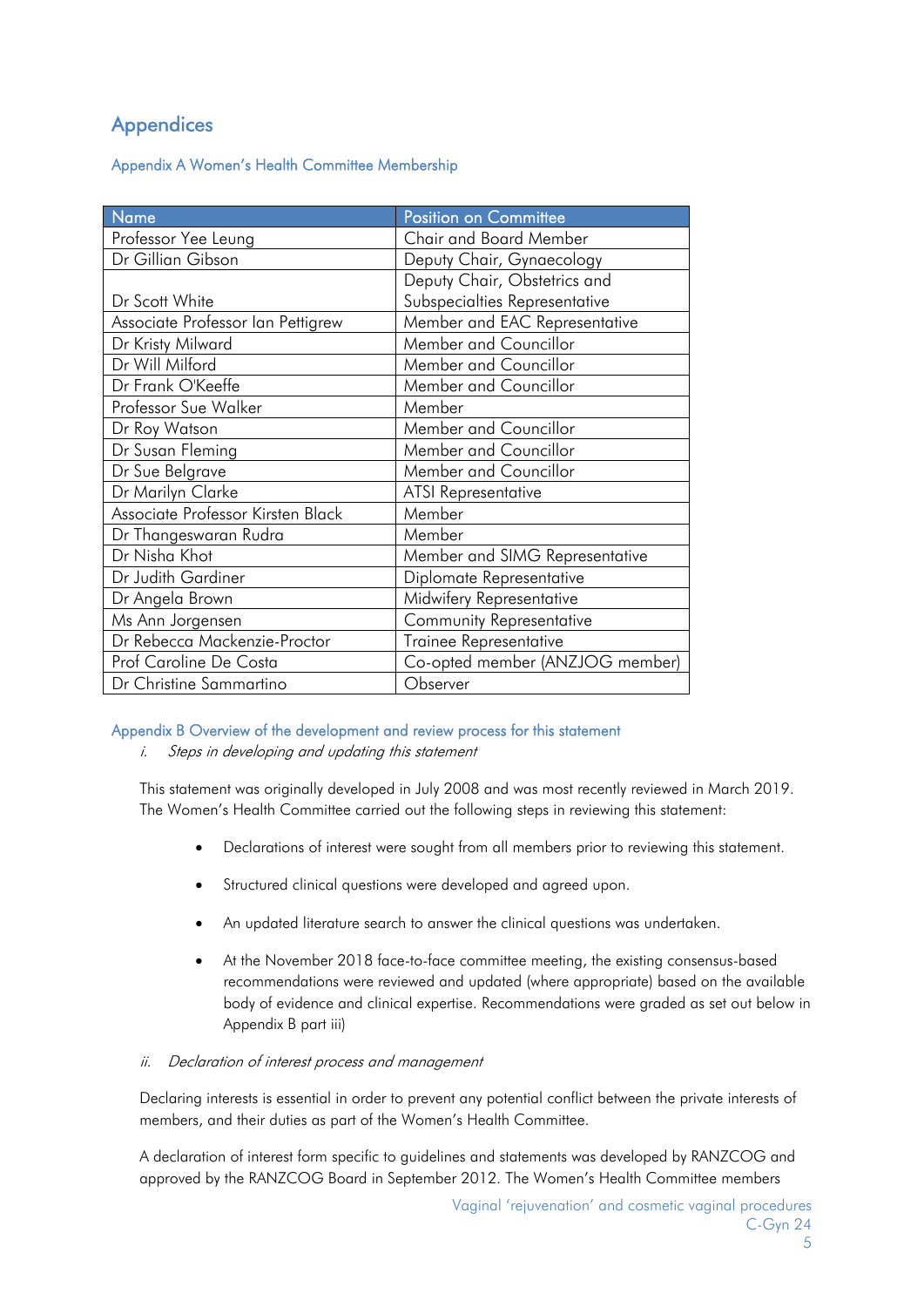were required to declare their relevant interests in writing on this form prior to participating in the review of this statement.

Members were required to update their information as soon as they become aware of any changes to their interests and there was also a standing agenda item at each meeting where declarations of interest were called for and recorded as part of the meeting minutes.

There were no significant real or perceived conflicts of interest that required management during the process of updating this statement.

#### iii. Grading of recommendations

Each recommendation in this College statement is given an overall grade as per the table below, based on the National Health and Medical Research Council (NHMRC) Levels of Evidence and Grades of Recommendations for Developers of Guidelines. Where no robust evidence was available but there was sufficient consensus within the Women's Health Committee, consensus-based recommendations were developed or existing ones updated and are identifiable as such. Consensus-based recommendations were agreed to by the entire committee. Good Practice Notes are highlighted throughout and provide practical guidance to facilitate implementation. These were also developed through consensus of the entire committee.

| Recommendation category |   | Description                                                                                                    |
|-------------------------|---|----------------------------------------------------------------------------------------------------------------|
| Evidence-based          | A | Body of evidence can be trusted to guide practice                                                              |
|                         | B | Body of evidence can be trusted to guide practice in most<br>situations                                        |
|                         | C | Body of evidence provides some support for<br>recommendation(s) but care should be taken in its<br>application |
|                         | D | The body of evidence is weak and the recommendation<br>must be applied with caution                            |
| Consensus-based         |   | Recommendation based on clinical opinion and expertise<br>as insufficient evidence available                   |
| Good Practice Note      |   | Practical advice and information based on clinical opinion<br>and expertise                                    |